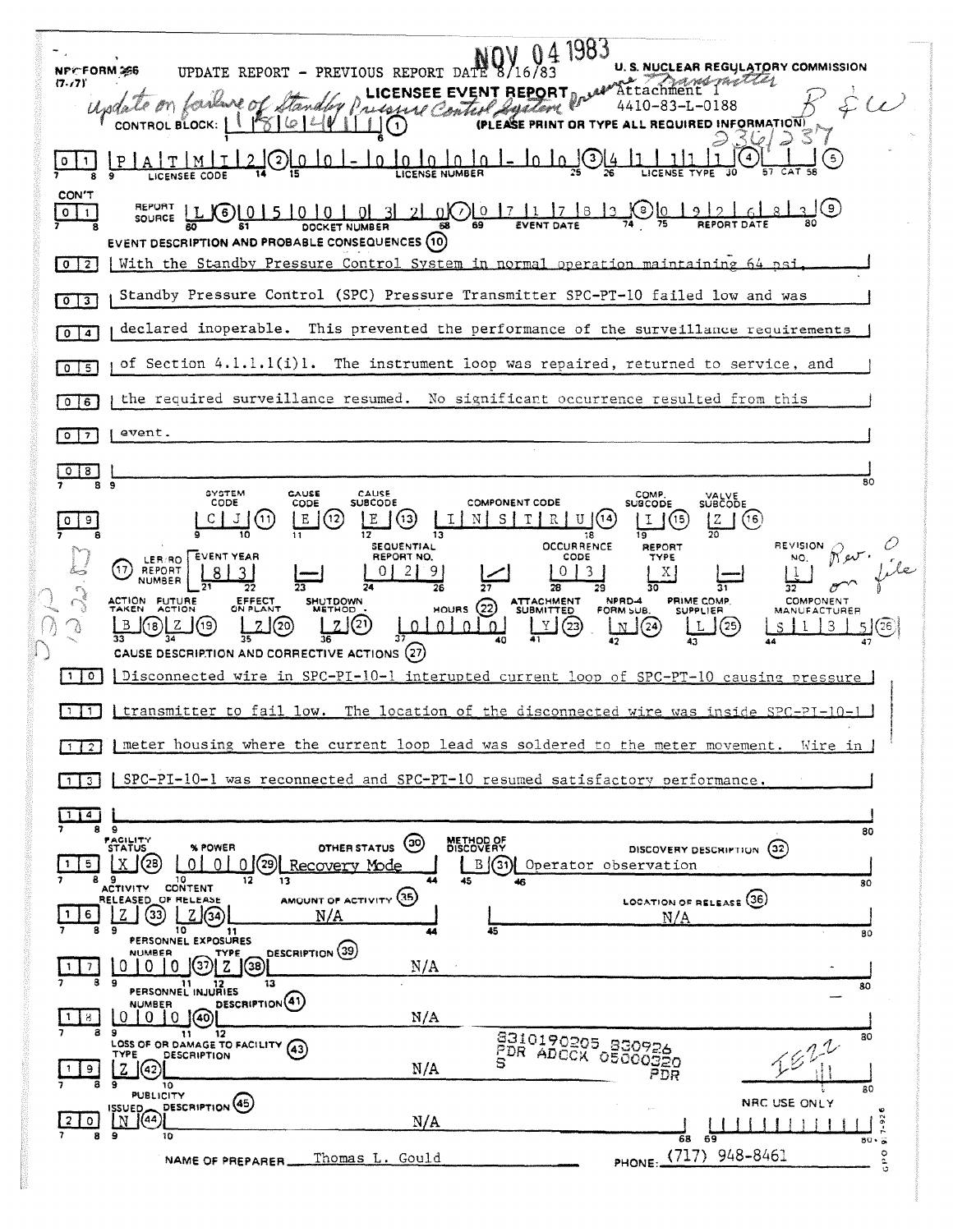# LER 83-029/03X-1 EVENT DATE  $-$  July 17, 1983

# I. EXPLANATION OF THE OCCURRENCE

On July 17, 1983, the Standby Pressure Control (SPC) System was in normal operation maintaining the Reactor Coolant System (RCS) pressure at 64 psi.

The Standby Pressure Control System Pressure Transmitter SPC-PT-10 was declared out-of-service on July 17, 1983, at 0840 hours. With the pressure transmitter declared inoperable, the surveillance requirements of the Recovery Operations Plan Section 4.1.1.1(i)1 could not be performed. This placed the unit in the Action Statement of Technical Specification 3.1.1.1. Subsequently, the pressure instrumentation was repaired and returned to service at 1415 hours on July 17, 1933, and the required surveillance was resumed. The Action Statement to restore the system to operable status within 72 hours was satisfied. This condition is considered thirty (30) day reportable under Technical Specification 6.9.1.9(b).

### II. CAUSE OF THE OCCURRENCE

A disconnected wire in SPC-PI-10-1, part of the current loop of SPC-PT-10, was found. The location of the disconnected wire was inside SPC-PI-10-1 meter housing where the current loop lead was soldered to the meter movement. This caused all indications from SPC-PT-10 to fail.

## III. CIRCUMSTANCES SURROUNDING THE OCCURRENCE

At the time of the occurrence, the Unit 2 facility was in a long-term cold shutdown state. The reactor decay heat was being removed via loss to ambient. Throughout the event there was no effect on the Reactor Coolant System or the core.

### IV. CORRECTIVE ACTIONS TAKEN OR TO BE TAKEN

The disconnected wire in SPC-PI-10-1 was reconnected and SPC-PT-10 *was* returned to service. No further corrective action is necessary.

#### V. COMPONENT FAILURE DATA

Standby Pressure Control Instrument SPC-PI-10-1 is a Sigma 10 to 50 Milliamp D.C. Meter (0 - 500 psig) Model No. 92500290, Manufactured by Sigma Instruments, Inc., Orange, Connecticut.